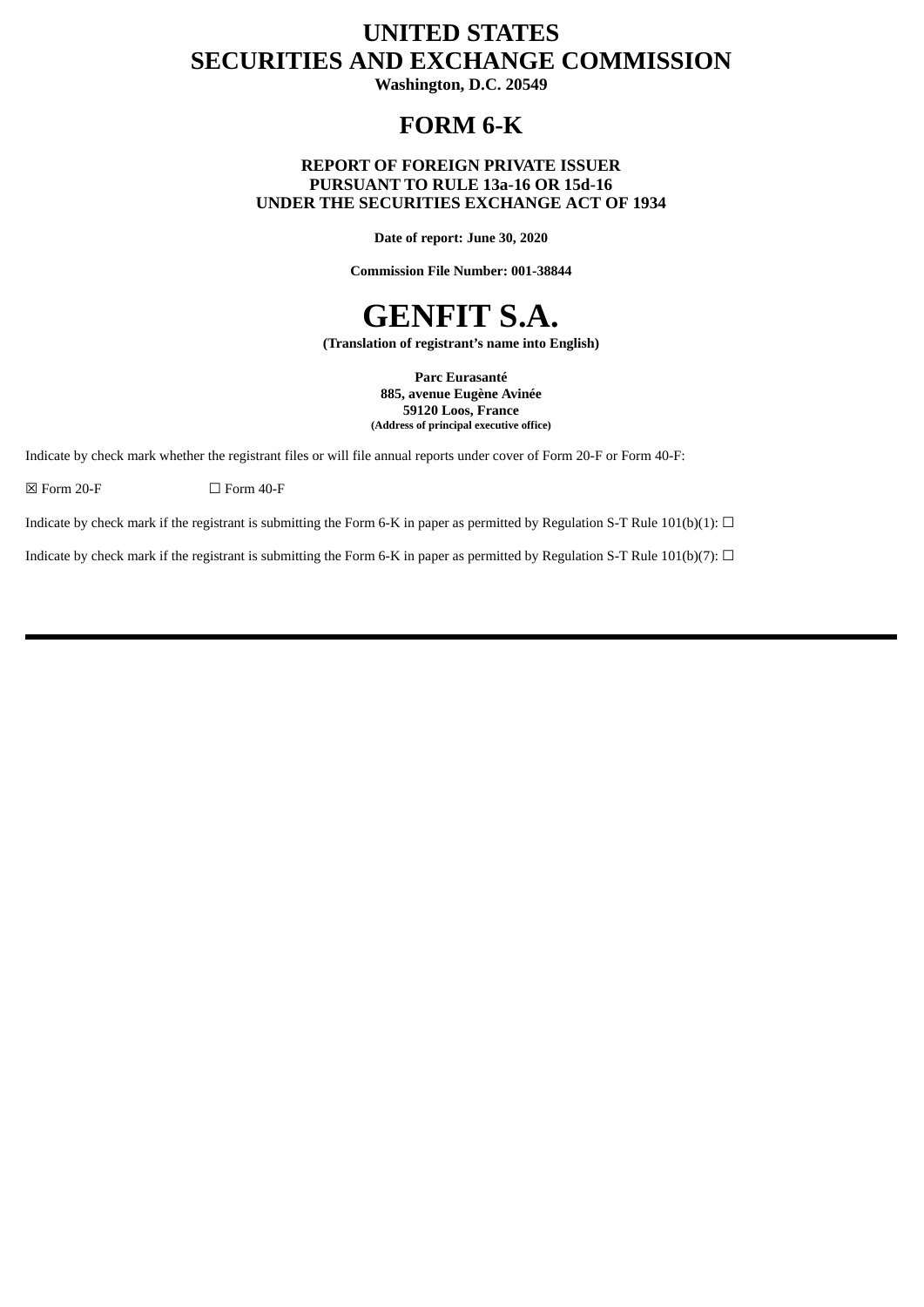### **Exhibit Description**

[99.1](#page-3-0) Press [Release](#page-3-0) dated June 30, 2020.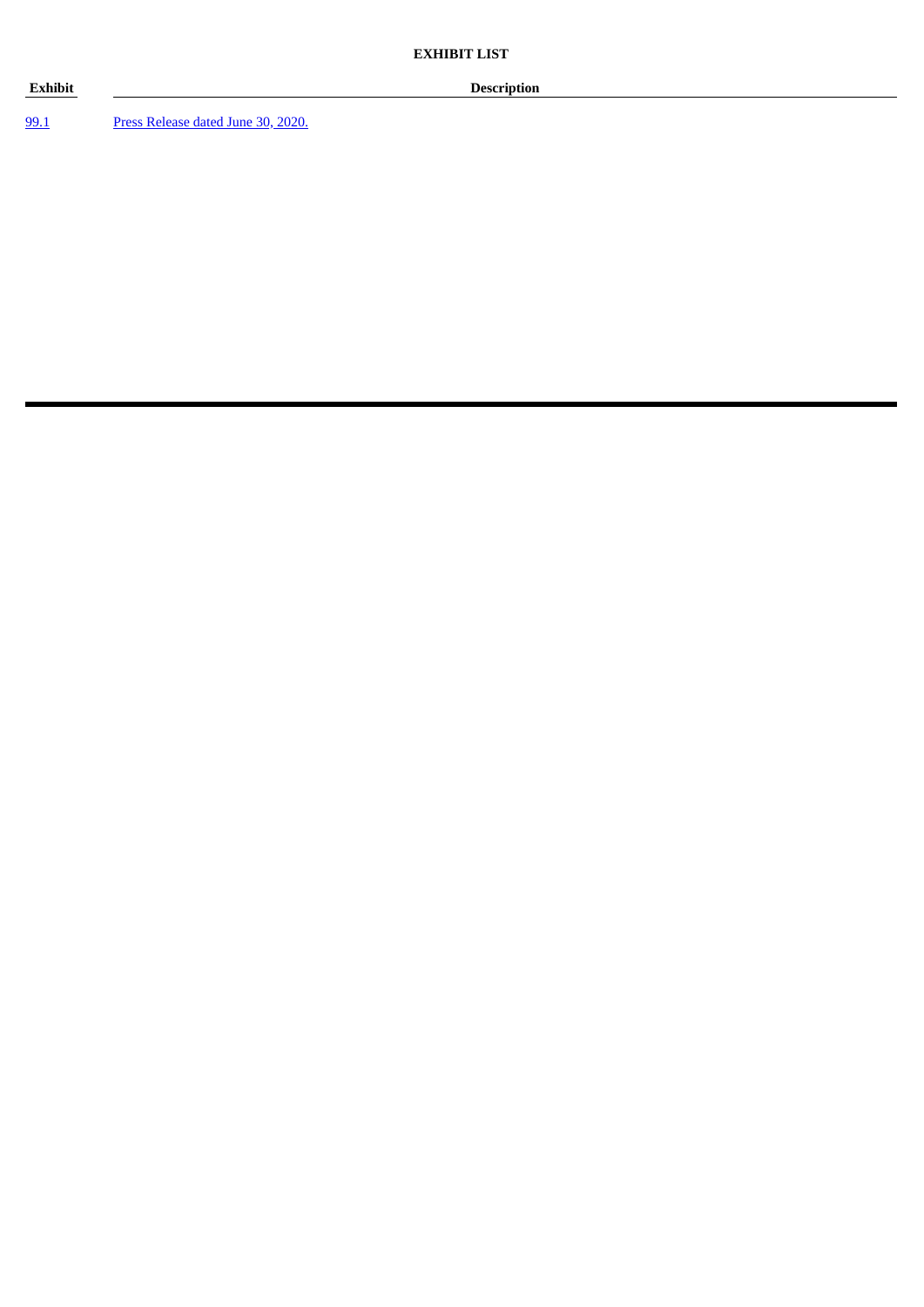#### **SIGNATURES**

Pursuant to the requirements of the Securities Exchange Act of 1934, the registrant has duly caused this report to be signed on its behalf by the undersigned, thereunto duly authorized.

## **GENFIT S.A.**

Date: June 30, 2020 **By:** *S/* Pascal PRIGENT

Name: Pascal PRIGENT Title: Chief Executive Officer